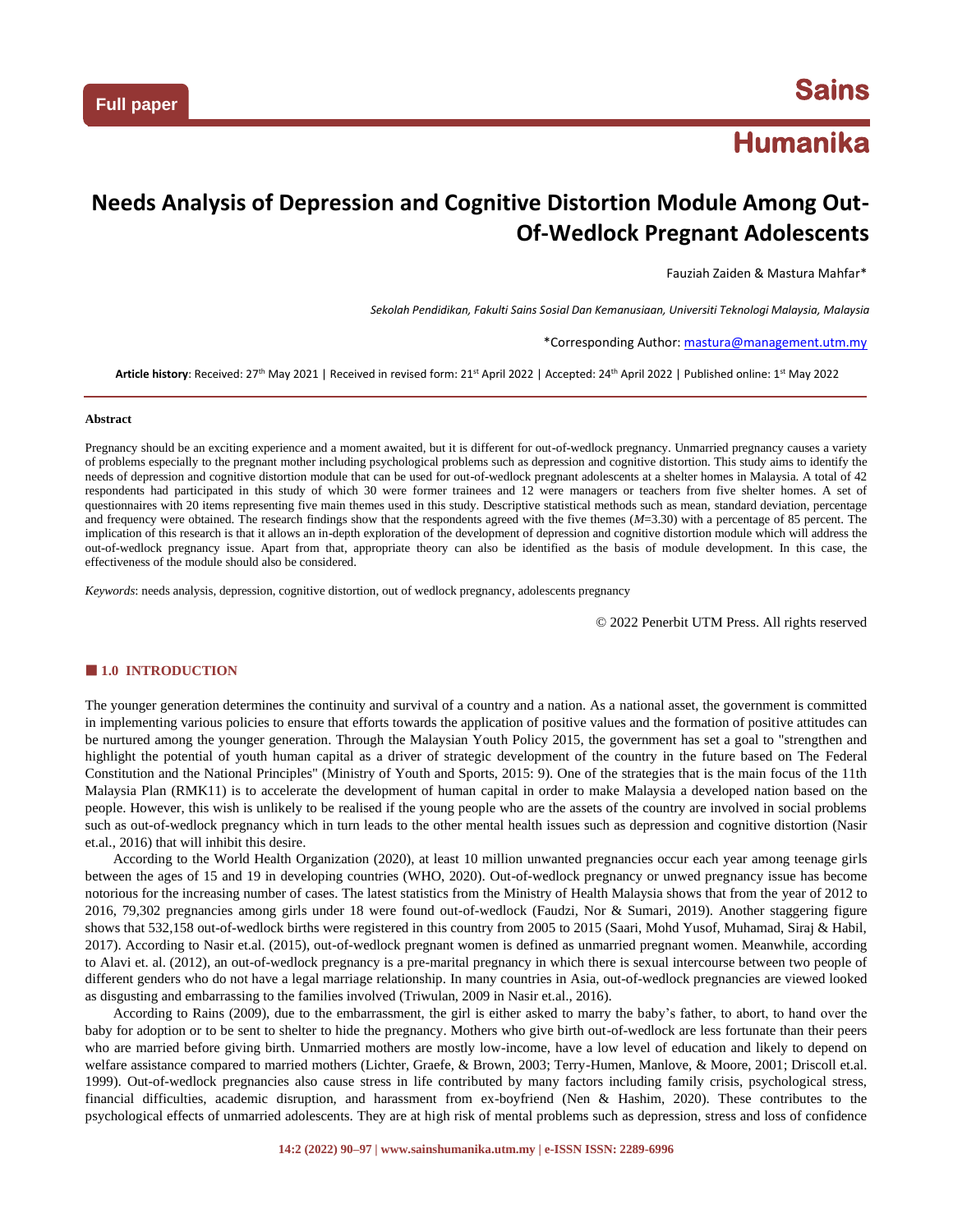to become parents. Lack of social support from family and community can cause these pregnant women to experience depression, loneliness, poor decision making and drug abuse (Wan Ismail, 2011).

Mental health is the major health problem experienced by Malaysians in 2020 as specified in the report of A National Health and Morbidity Survey conducted by the Ministry of Health in 2011. It is assessed that 29% of Malaysians suffer from depression in 2020, compared to only 12% of the total population who experienced depression in 2011 (Yahya & Sham, 2020). Depression among adolescents is a public health problem that needs serious attention.

#### **2.0 LITERATURE REVIEW**

Studies on psychological effects of unwed pregnancies conducted locally or abroad increase over time. According to Hodgkinson, Colantuoni, Roberts, Berg-Cross, & Belcher, (2010), pregnancy at a young age is difficult as most are not ready to take on the responsibilities as young mothers. There is no mental and psychological preparation as well as negative perception and rejection by those around them have caused adolescents who are pregnant out-of-wedlock to face risks of stress, depression, and anxiety. This indicates that they are affected mentally, emotionally, and psychologically. This is supported by Knight, Chase, & Aggleton, (2006) who state that many of those who are pregnant out-of-wedlock are prone to emotional disturbance.

A study by Agnafors, Bladh, Svedin, and Sydsjö (2019) found that childbearing at a young age is associated with postpartum depression symptoms. Several factors may influence this finding. First, a young mother faces the challenge of managing her own developmental tasks in addition to the challenge of managing a new-born baby. Second, early motherhood is associated with low levels of education and income (Geronimus, Korenman & Hillemeier, 1994). James-Hawkins, Denardo, Blalock and Mollborn, (2014) reported higher levels of depressive symptoms in respondents with unplanned birth compared with respondents without children. This indicates the role of depression in early and unplanned pregnancy. Logan, Holcombe, Manlove and Ryan (2007) claimed that unintended births can have a negative impact on the mothers' mental well-being which demonstrates a lower level of general psychological well-being during pregnancy. Logan et. al. (2007) also found that the results of a study on the psychosocial effects of teen pregnancy through a crosssectional study in several shelters found that almost 93% had emotional problems, followed by sleep problems (57.7%) and low selfefficacy (46.2%).

Studies on unwed teenage pregnancy in Malaysia have reported that the main factors contributing to the problem are poverty, lack of parental supervision, poor academic achievement, lack of sexual and reproductive health information, peer influence, media influence, ignorance about religious teachings and premarital sexual practices (Mohd Suan, Ismail, & Ghazali, 2015; Saari et.al. 2017). In a crosssectional study conducted to residents in shelter homes by Mohd Suan et. al. (2015), the psychosocial implications of adolescent pregnancy involve almost 93% of emotional problems, followed by sleep problems (57.7%) and low self-efficacy (46.2%). According to Vin et. al. (2014), in attending to their psychosocial effects, adolescents in shelter homes use withdrawal, avoidance, and help from others. A study by Saim (2013) found that unmarried pregnant women and unmarried young mothers are rejected by the local community. Studies have found that families use shelter homes as a strategy to avoid embarrassment due to having out-of-wedlock pregnant daughters. Having less contact or not having contact with family puts these young mothers at risk of postpartum depression (Saim, 2013). Unplanned out of wedlock pregnancies trigger stress in life from various angles, namely family crisis, psychological stress, financial difficulties, academic distraction, and disruption from ex-boyfriends (Nen & Hashim, 2020). This has also contributed to the psychological impact on these unmarried mothers. Lack of social support from family and community members can cause these pregnant women to experience depression, loneliness, difficulty in making decisions and get involved with drug abuse issues (Wan Ismail, 2011).

In the context of this country, depression and cognitive distortion among out-of-wedlock pregnant women need to be paid attention to. As defined by World Health Organization, depression is "a common mental disorder that exhibits characteristics such as loss of pleasure or interest, sadness, low self-esteem or guilt, sleep disorders, changes in appetite, feeling tired, and lack of concentration. In critical cases, depression has the potential to become the cause of suicide" (World Health Organization (WHO), 2016, para.1). In other words, depression is a symptom that indicates a lack of normal human performance such as psychomotor activities or a person's lack of intellectual function (Saparuddin, Sham, & Hamjah, 2014). Meanwhile, depression according to a psychological perspective is a feeling of frustration, hopelessness, and sadness that lasts until it is not borne by the individual himself as described by Fariza (2019).

Moreover, the most common definition of cognitive distortion is an error in an individual's thinking caused by biased or incorrect information processing (Yurica and DiTomasso 2005; Clark et al. 1999; Beck 1996;). Meanwhile, Barriga, Landau, Stinson, Liau, and Gibbs (2000) define cognitive distortion as an inaccurate way of providing meanings to one's life experiences. However, according to the initial definition from Beck's (1963) original work, cognitive distortion is defined as the existence of distorted and unrealistic concepts of thought in an individual. Beck (1976) in Sharf (2016) put forward the concept of cognitive distortion in his cognitive theory which shows that there is a linear relationship between cognitive distortion and depression. Beck also highlights that cognitive distortion people have a distorted view of things, people, and life.

The previous studies reveal that the out-of-wedlock pregnant young women that are placed in shelter homes are facing depression and cognitive distortion problem at severe, moderate, and low levels (Nasir et. al. 2015; 2016) in which most of them are found to have moderate levels of depression and cognitive distortion. This indicates that the subjects are likely to be depressed and cognitive distorted. These findings support a study conducted by Ray et. al. (2007) who found that a large number of adolescents in shelter homes experienced severe emotional disturbances, particularly primary or secondary depression. Children and adolescents placed in shelter homes are often at high risk for depression due to a history of abuse, neglect, and other trauma (Ray et. al., 2007). Meanwhile, a study done by Samsuddin, Masroom, and Wan Mohd Yunus, (2019) shows that from 17 participants, three of them testified to be very severe and one respondent had moderate mental health (stress, anxiety, and depression). Brown and Moran (1997) noted that unmarried women experiencing two times the risk of depression compared to married women. Women who give birth before marriage facing various pressures of life and have to bear the shame of their actions as well as having to face society's oblique view of them. They also bear feelings of depression and afraid their actions will be known by their families. Abdul Kadir and Bifulco (2011) stated that unmarried women regardless of single mother, live together or never married have a higher rate of depression compared to married women.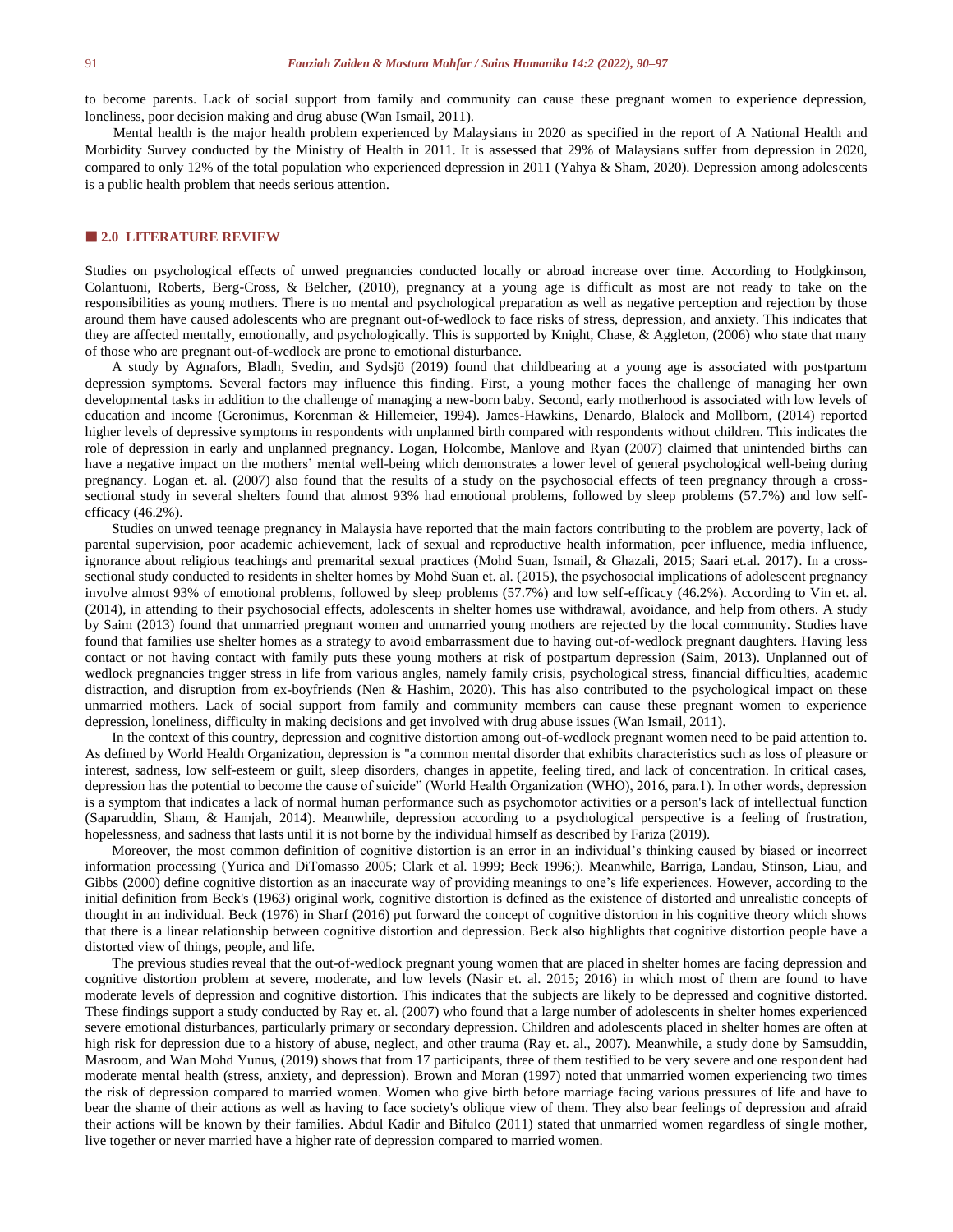Adolescents with depression tend to have negative thoughts from cognitive distortions, stressful life events and physiological conditions that are significantly greater than adolescents without depression (Marton, Churchard & Kutcher, 1993). Many studies also find that there was a significant relationship between depression and cognitive distortion among unmarried pregnant young women which among them are Nasir et.al. (2016) and Abdullah, Salleh, Mahmud, Ahmad & Ghani, (2011). Nasir et.al. (2011) also claim that cognitive distortion is one of the depression predictors among adolescents. Depression can cause a person to feel worthless, guilty, or ashamed of their limitations, have low self-efficacy and low self-esteem as well as external locus of control (Wardle et al. 2004). It is clear that out-ofwedlock pregnant young women suffer from depression and cognitive distortion which in turn lead to various psychological, emotional and physical problems.

Therefore, this study aims to identify the needs of depression and cognitive distortion module that can be used for the out-of-wedlock pregnant women in shelter homes.

#### **Module in Shelter Homes**

Rusell (1974) defines a module as a teaching package related to one unit of subject. It is an individual teaching effort that allows a student to master one unit of content before moving on to another unit. Kamdi (1990) in Mohd Noah and Ahmad (2005) defines a module as a teaching and learning package complete with teaching and learning components such as objectives, learning materials and activities, assessment activities and systematic instructions and procedures. The module is to guide students to master a learning unit and can be a self-study module where students can learn on their own. Meanwhile, Mohd Noah and Ahmad (2005) explains that a module is a teaching and learning unit that discusses certain topics systematically and sequentially to facilitate students to learn on their own in a process of them mastering the learning unit.

In general, the module used in shelter homes for out-of-wedlock pregnant woman in this country emphasises on the basics of fardu ain and fardu kifayah with an intention to attend to the moral issues (Ahmad, Mustaffa, Jusoh & Arip, 2009). Unwed teenagers who are placed in Taman Seri Puteri Cheras, Selangor and Taman Seri Puteri Batu Gajah, Perak are presented with the basics of fardu ain and fardu kifayah as treatment either to the perpetrators or the victims of sexual behaviours (Ahmad et. al. 2009). Raudhatus Sakinah in Selangor gives attention to spiritual guidance such as fardu ain, al-Quran, hadiths, aqidah, morals, prayers, and the history of the prophets as treatment to trainees who take shelter under the institution (Ahmad et. al. 2009). Apart from spiritual activities, these shelter homes also provide some side activities to the trainees. There are shelter homes that offer vocational classes such as sewing and handicrafts, outdoor activities, religious classes, work placements and volunteer work which are usually run by volunteers (Saim et.al., 2013).

However, previous studies have shown that there are some weaknesses in the implementation of activities in women's shelter homes in the country (Azizi Yahaya et.al., 2010). For example, a study at four shelters homes located in Selangor, Pahang, Negeri Sembilan and Perak found that there were weaknesses in the implementation of moral education programs in these shelters. The activities implemented are not according to current needs, the same activities are repeated, uninteresting and even dull (Azizi Yahaya et.al., 2010). There are also competency development programs such as sewing, cooking and handicraft training that involve outside agencies, but are conventional, not comprehensive and fail to address the needs of pregnant adolescents (Mohd Azam, 2017).

In the context of this country, there are several researchers who build modules for those involved in sexual misconducts. For example, Ghani, Latif, and Khan, (2014) who have introduced 'sayangKU' (MyLove) module which is "an instrument to assist adolescents that involved in premarital sexual activity". The module is based on the Islamic perspective covering four aspects which are love of god (Allah), love of the prophet, love of self, and love of the ummah (world). Ahmad et. al. (2009) on the other hand, introduce AMAR module specifically to address issues related to sexual misconducts among Muslim students that contains eight strategies based on the Al-Ghazali Model namely greatness of Allah, revenge of hell, reasoning, socializing restrictions, sensory limitations, aurat limitations, choosing a friend and self-responsibility.

It can be said that all modules used in shelter homes are related to spiritual approach (Ahmad et. al. 2009), which is a very noble effort to bring these adolescents back to religious obedience. However, researchers have yet to find a specific module related to depression and cognitive distortion problems among out-of-wedlock pregnant adolescents. This is supported by Nasir et.al. (2015; 2016) who recommend that out-of-wedlock pregnant young women should be given appropriate interventions to reduce their depression levels. Saim, Mona, Malin, & Mehdi (2013) also suggest that intervention activities should focus on socio-cognitive and socio-emotional skills as well as other needs to drive psychological rehabilitation and social reunification of trainees. Therefore, it is necessary to conduct this study to identify the needs for a specific module for depression and cognitive distortion management for trainees in shelter homes.

#### **3.0 METHODOLOGY**

This research uses a descriptive quantitative design. Descriptive research enables researchers to organize, summarize, and describe observations (Donald, Lucy & Chris, 2010). Surveys were used to collect the data of this research. The participants were selected using a purposive sampling method. This needs analysis involves 42 samples. 30 of them were former trainees of the shelter homes who had completed training and had been in the shelter for at least four months, and 12 of them were managers or teachers who had direct contacts with out-of-wedlock pregnant women of five shelter homes. The study was conducted from January to March 2020.

According to Richey and Klein (2007), the strength of module design and module development studies is, they are conducted specifically to solve problems in a specific context. Need analysis is a systematic evaluation process in providing useful information about a targeted population (McKillip, 1987). The needs analysis phase shows important information in providing guidance on the design and development of essential materials in the next phase (Gagne, Wager, Golas, & Keller, 2005). Meanwhile, according to Mohd Noah and Ahmad (2005), needs analysis is one of the steps in the first stage of module draft development. The information obtained from the needs analysis will determine whether there is a need for module development. If needs are identified, then the module development process can continue. In this research, need analysis was conducted to obtain accurate information on the issues of depression and cognitive distortion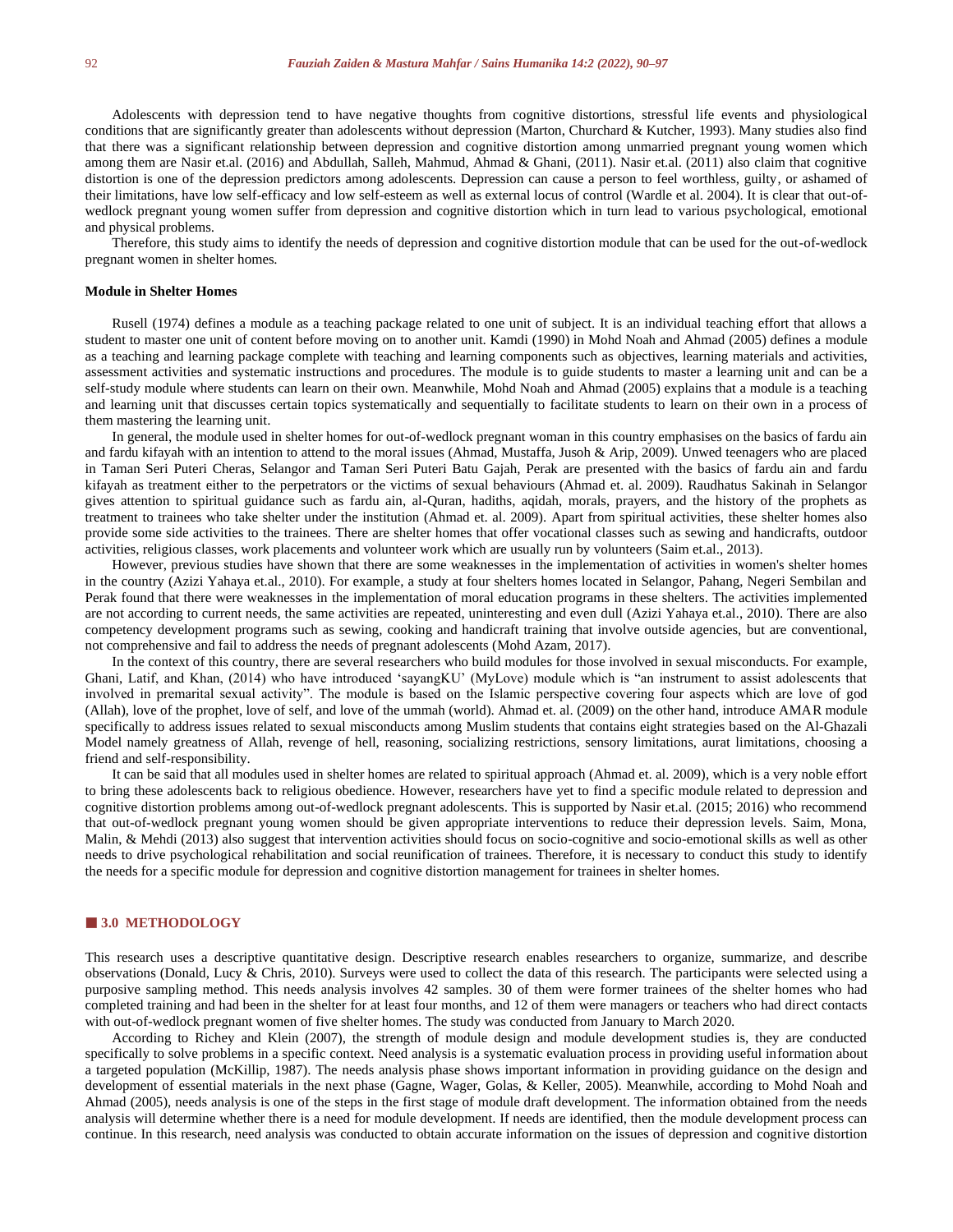among out-of-wedlock pregnancy women. This research also focuses on the needs of problem-solving interventions by developing and testing the effectiveness of the module.

The questionnaire was constructed by the researchers based on identified constructs which were depression and cognitive distortion variables. Both variables were identified from the previous researches showing out-of-wedlock pregnant women suffer from depression and cognitive distortion problem leading to other psychological problems. Once the variables were identified, a set of questionnaires with 20 items representing five general themes was developed.

The questionnaire consists of three parts. Section A concerns the respondents' background, Section B is about the five identified themes namely (i) general perception of mental well-being (2 items), (ii) general perception of depression (4 items), (iii) general perception of cognitive distortion (4 items), (iv) the needs for depression and cognitive distortion guidance programs (4 items), and (v) the needs for a structured module of depression and cognitive distortion (6 items). Section C needs to be answered only by the managers of the shelter homes. This part contains open-ended questions about the modules implemented in their shelter homes. The questionnaire uses a 4-point Likert scale: 1 - Strongly Disagree, 2 – Disagree, 3 – Agree, and 4 – Strongly Agree.

Data were analysed using Statistical Program Package for Social Sciences (SPSS) version 20.0 to obtain mean, standard deviation, percentage and frequency scores. The mean score interpretations were as follows: (1) 1.00 until 2.50 (Disagree and Not Necessary) and (2) 2.51 until 4.00 (Agree and Very Necessary).

### **4.0 RESULTS**

Table 1 shows that average mean was high at 3.30. This result was obtained from the mean of managers which is 3.37 and the mean of former trainees which is 3.23. This shows that both managers and former trainees have a high consensus with this analysis. The higher score was 'The need for a structured module of depression and cognitive distortion' theme with average mean was 3.55. This indicates that both managers and former trainees agreed that structured depression and cognitive distortion management modules need to be developed to help the out-of-wedlock pregnant women to manage depression and cognitive distortion effectively as well as to improve their mental wellbeing.

**Table 1.** Mean and standard deviation for each themes

| <b>Themes</b>                                                                          | <b>Managers</b><br>$N = 12$ |           | <b>Former Trainees</b><br>$N = 30$ |           | Average<br>Mean | <b>Interpretation</b>    |
|----------------------------------------------------------------------------------------|-----------------------------|-----------|------------------------------------|-----------|-----------------|--------------------------|
|                                                                                        | Mean                        | <b>SD</b> | Mean                               | <b>SD</b> |                 |                          |
| General perception towards mental<br>well-being                                        | 3.33                        | 0.39      | 3.63                               | 0.29      | 3.48            | Agree and Very Necessary |
| General perception towards<br>depression                                               | 3.21                        | 0.36      | 2.90                               | 0.58      | 3.06            | Agree and Very Necessary |
| General perception towards<br>cognitive distortion                                     | 3.04                        | 0.32      | 2.70                               | 0.72      | 2.87            | Agree and Very Necessary |
| The need for a depression and<br>cognitive distortion guidance                         | 3.67                        | 0.46      | 3.40                               | 0.52      | 3.54            | Agree and Very Necessary |
| programs<br>The need for a structured module of<br>depression and cognitive distortion | 3.58                        | 0.39      | 3.51                               | 0.46      | 3.55            | Agree and Very Necessary |
| Average                                                                                | 3.37                        | 0.38      | 3.23                               | 0.51      | 3.30            | Agree and Very Necessary |

The second highest mean score was 3.54 for 'The need for a depression and cognitive distortion guidance' theme. This shows that trainees need to be exposed to depression and cognitive distortion management activities more frequently and they need professional guidance during the training period at the shelter homes. The third highest mean score was 'General perception of mental well-being' theme with a mean of 3.48. This shows that both managers and former trainees agreed on the importance of mental well-being among outof-wedlock pregnant women.

However, there is a clear difference in scores for 'General perception of cognitive distortion' theme between managers and former trainees. The mean score for the managers was 3.04 while the mean score for the former trainees was 2.70. Scores for 'General perception of depression' theme also show differences in which managers were found to score a mean score of 3.21 while former trainees scored a mean score of 2.90. The results show that the managers agreed that there are trainees who have depression and cognitive distortion symptoms in the shelter homes and sadly they were not able to manage both depression and said symptoms properly. The symptoms shown by the trainees were influenced their emotions and behaviors toward themselves and others.

Figure 1 shows that 97% of respondents agreed with 'The need for a structured module of depression and cognitive distortion' theme which has the highest score. This theme consists of six questions, and all show high scores. 100% respondents agreed with 'a cognitive distortion management module for out-of-wedlock pregnant women in shelter home should be created to further enhance the mental wellbeing of the trainees' item, 98% of respondents agreed with 'a depression management module for out-of-wedlock pregnant women in shelter home should be created to further enhance the mental well-being of the trainees' item, 98% of the respondents agreed with 'depression management programs or activities should be designed according to the current needs of the trainees' item and 98% of the respondents agreed with 'cognitive distortion management programs or activities should be designed according to the current needs of the trainees' item.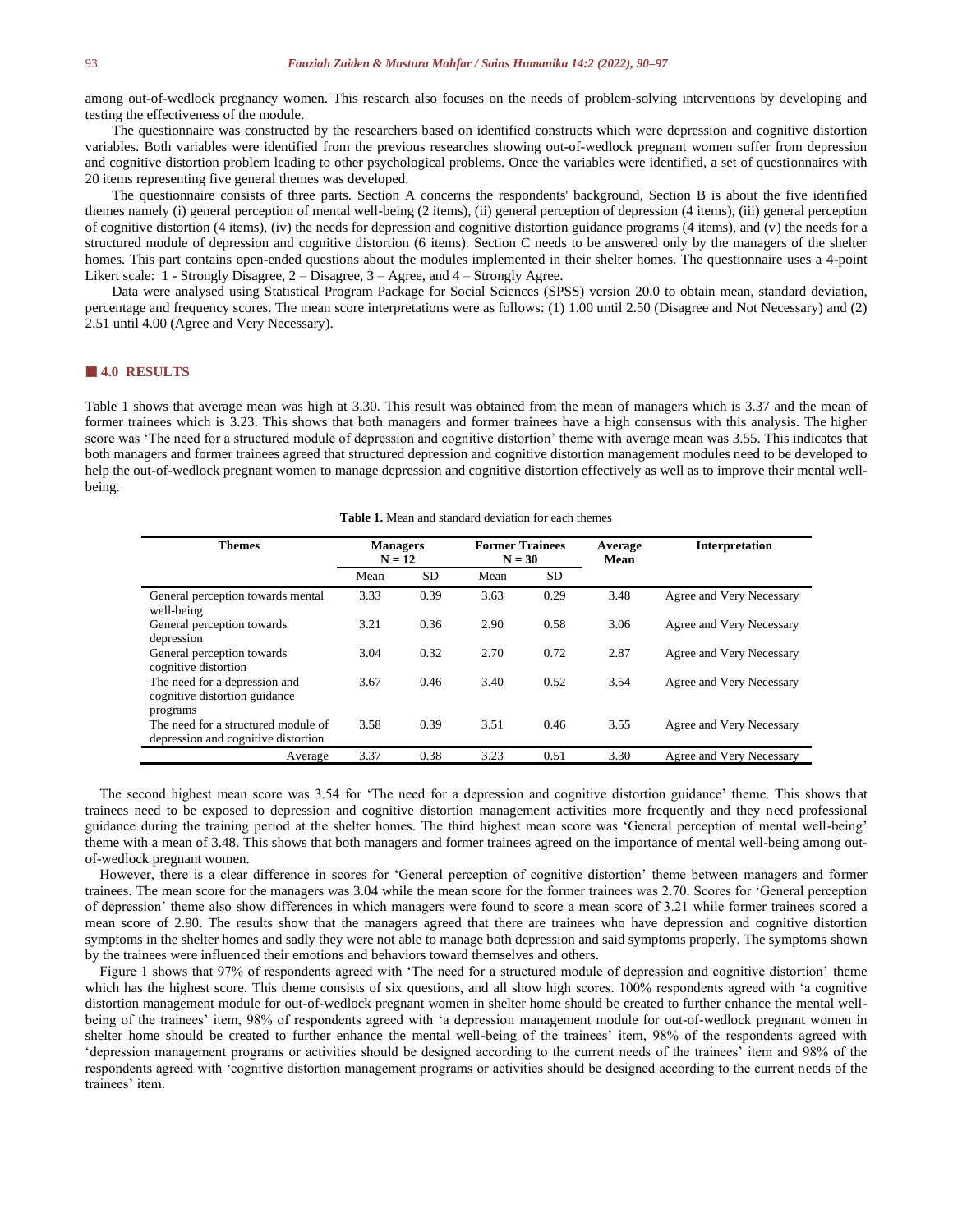

**Figure 1.** Percentage (%) of each themes

93% of the respondents agreed with 'in my opinion, a structured module will help trainees to manage depression more effectively' item and 93% respondents agreed with the item 'in my opinion a structured module will help trainees to manage cognitive distortion more effectively'. All six items show high scores (93-100%) indicating that respondents agreed for the development of a structured depression and cognitive distortion management module appropriate to the current needs to improve mental well-being among out-of-wedlock pregnant women in shelter homes.

The 'General perception of mental well-being' theme represents the second highest percentage of 94%. 100% of respondents agreed with the 'mental well-being among trainees (out-of-wedlock pregnant women in shelter homes) is important to give attention to' item. This shows that both managers and former trainees agreed that mental well-being is an important factor that every trainee needs to pay attention to. 'The need for depression and cognitive distortion guidance programs' theme also shows a high percentage of 91%. In this theme, the 'trainees need to be exposed to depression management programs or activities more often while in the shelter home' item and 'trainees need to be exposed to cognitive distortion management programs or activities more often while in the shelter home' item scored high and equal scores (98%). This indicates that programs or activities related to depression and cognitive distortion management are important and should be disclosed more frequently to trainees.

Next, for 'General perception of depression' theme, 76% of the respondents agreed with 'the trainees do not know how to manage depression properly' item. As for the 'General perception of cognitive distortion' theme, 67% of the respondents agreed with the 'the trainees do not know how to manage cognitive distortion properly' item. These scores indicate that there is a need to provide coaches with accurate information on how to manage depression and cognitive distortion properly for out-of-wedlock pregnant women in shelter homes. The questionnaire also contains Section C that needs to be answered only by managers of the shelter homes. This part consists open-ended questions about the modules implemented to trainees in their shelter homes. The findings show that three out of five shelter homes involved in this study used their own modules developed by the management itself, which are Development Module, Istitabah Module and Trainee Learning Module. Meanwhile, the other two shelter homes stated that no modules were used for the trainees.

Development Module was designed for trainees to acquire both world and hereafter knowledge for life guidance. This module was used in religious classes conducted daily. Istitabah Module is in the form of rehabilitation that involves spiritual activities such as prayer, zikir and recitation of the holy Al Quran and doa. Meanwhile, Trainee Learning Module contains ten sub-modules, namely Al Quran (memorizing verses), Tajwid, Jawi, Aqidah, Ibadat, Munakahat, Muamalat, Jenayat, Hadith and Akhlak (morals). These sub-modules were presented to trainees through theoretical and practical learning sessions. Written, oral and practical tests were also conducted to trainees every month. The study found that most of the activities were religious and spiritual with the aim of bringing the trainees to return to obey Allah, practise the religious knowledge and live life according to syariah.

## **5.0 DISCUSSION AND RECOMMENDATION**

Findings show that both managers and former trainees agreed that depression and cognitive distortion among out-of-wedlock pregnant women are important issues to pay attention to. Depression and cognitive distortion that are not well-managed will affect both mother and baby. Babies born to untreated depressed women are at risk of premature birth, low birth weight, and impaired intrauterine growth. In addition, it can also affect the development of the child. Higher impulsiveness, inappropriate social interactions as well as cognitive, behavioral, and emotional deviations also occur. The adverse effects of untreated maternal depression can also harm the mother. Importantly, pregnant women who suffer from depression are more at risk of postpartum depression and suicide (Justin, Aniket, Adrienne, & Gideon, 2014).

Depression may occur because of cognitive distortion, the experience of stressful life events, and psychological levels. Subsequent from the cognitive aspect, a person will become depressed when considering themselves worthless (Lau, S., Chan, D. W., & Lau, P. S., 1999). Depression and cognitive distortion that are not treated properly can have a direct impact on the mother. It can negatively affect the women's self-esteem and their function as a mother. They are unable to carry out their responsibilities as a mother perfectly and behave negatively (Gonidakis & Leonardou, 2008). This can cause the baby and the family to be neglected and in turn affect the harmony and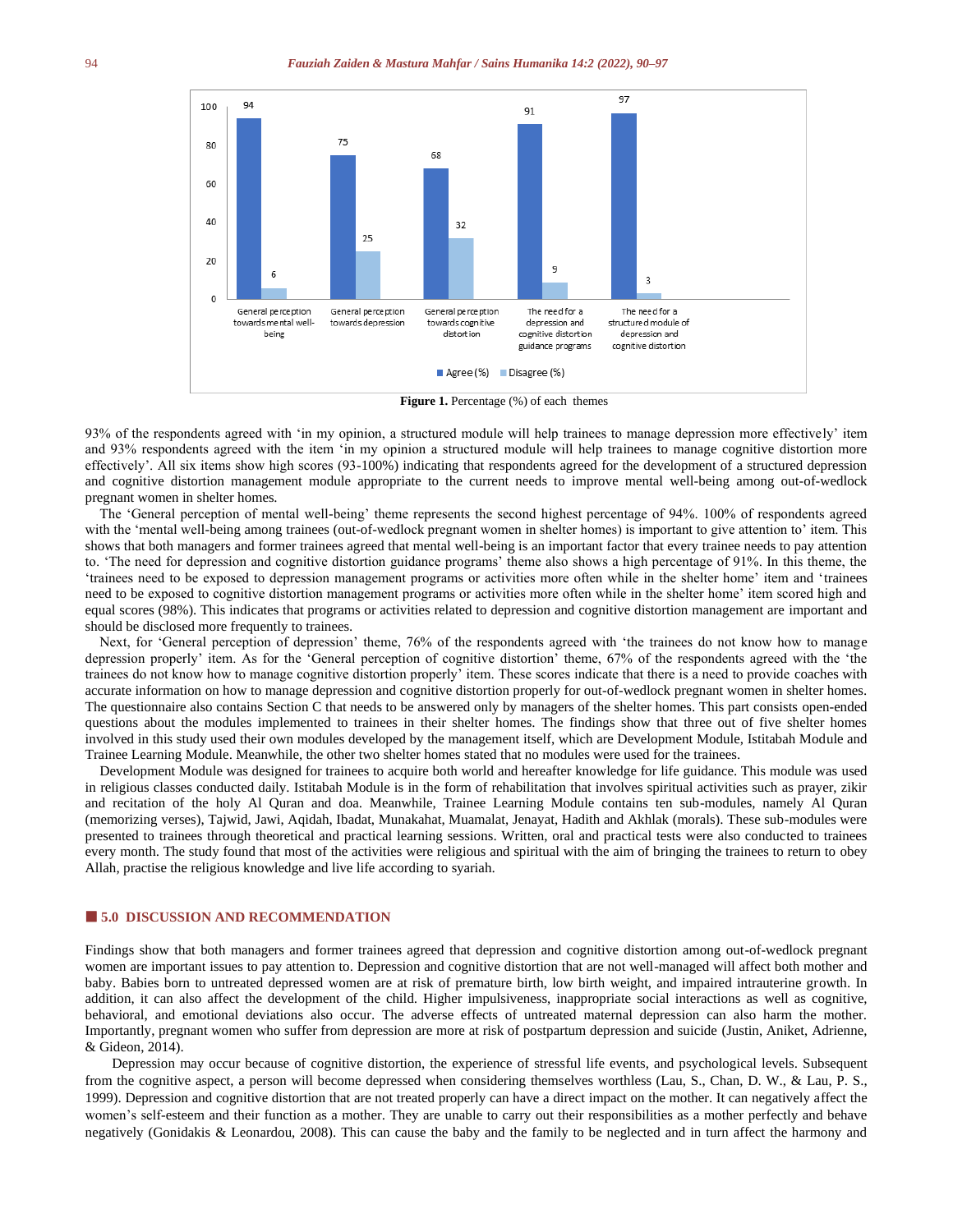well-being of the family. Furthermore, as mention by Mohamed (2001), untreated depression will affect a person's ability to perform daily responsibilities and tasks as it is related to emotional problems and the human condition. Depression symptoms not only cause psychological problems to the individual who suffers from it but also to the harmony and functionality of a family (Margerat, David, Ruth, Lori & Lee, 2001). Even more sadly, infants from depressed mothers are also at risk of being harmed by their mothers, disrupted healthy relationships, and ultimately leading to a tendency to commit suicide or kill the infant (Perfetti, Clark & Fillmore, 2004). Appropriate assessment and treatment are needed because depression is often associated with behavioral problems such as anger, irritability and hostility of adolescents that are often considered "normal" performed by such groups (Ray et.al., 2007).

Unmarried pregnant young women are convinced that there is no future and no hope for them, which is the result of distorted thinking. This is related to greater social phobias and negative expectations for social interaction (Nasir et. al., 2016). If cognitive distortion occurs frequently, it can lead to psychological distress or disorders (Sharf, 2016). This will have a profound effect on them and if left untreated, it will have a greater impact on their future. Cognitive distortion has been identified to play an important role in emotional disorders. This is evidenced by studies on the role of cognitive distortion not only on depression (Yüksel & Bahadir‐Yilmaz, 2019; Kube et.al., 2019), but also on anxiety disorders (Kuru et.al., 2018), stress disorders (Iacoviello & Charney, 2020), antisocial behaviour (Demeter & Rad, 2020), drug use (Kirisci et.al., 2004) and sexual offenses (Paquette et.al., 2020). Therefore, individuals with cognitive distortion (in the context of this study are out-of-wedlock pregnant adolescents) should be immediately assisted so that the problem of cognitive distortion does not lead them to such emotional disorders.

Therefore, it is important that both depression and cognition distortion be taken seriously in an effort to help out-of-wedlock pregnant adolescents to become healthier mentally, emotionally and behaviorally. For that purpose, this needs analysis was conducted. This study found that there is a need to develop specialized modules to help trainees in the shelter homes to manage these issues. Most of the available modules do not undergo scientific and systematic research. In fact, the modules only focus on religious and spiritual activities where the management believes that trainees should repent of sins or wrongdoings and be brought back to practice religious beliefs. However, the researchers do not deny the importance of the matter.

Hence, the module should be developed based on research that emphasizes on the importance of mental well-being among out-ofwedlock pregnant women especially in managing depression and cognitive distortion more effectively. Cognitive behavioral therapy is seen as the most appropriate way of transforming thoughts from negative, distorted, or unrealistic thinking patterns to normal (Nasir, Zamani, Yusooff & Khairudin, 2010). According to Nasir et.al. (2010), this restructuring and modification of thinking can help reduce the negative effects experienced by the trainees. Cognitive behavioral therapy focuses on helping clients to identify dysfunctional thoughts as well as dysfunctional emotions and behaviors to transform those dysfunctional thoughts into healthier thoughts, to adjust and thus form healthier emotions and behaviors (Porter, 2014). Therefore, this approach is expected to be able to control the issue of depression and cognitive distortion among out-of-wedlock pregnant adolescents.

## **6.0 CONCLUSION**

This research contributes to exploring the need to develop a depression and cognitive distortion structured module for out-of-wedlock pregnant adolescents by considering their needs. Future research should focus on the program development process by conducting surveys on appropriate development psychoeducation modules and the application of appropriate theories as the basis for the development of depression and cognitive distortion management module. The effectiveness of the module should also be considered to ensure that pregnant adolescents in shelter homes are assisted to manage the issue of depression and cognitive distortion. This research has the limitation that the sample does not include the entire population of out-of-wedlock pregnant adolescents in Malaysia. This is because, the samples of the study consisted of Malay ethnic who are or have been trained in the shelter homes only. Samples does not include the private shelters that placed other ethnic residents including out of wedlock pregnant adolescents who have never been to any shelter homes. Future researchers who are interested in continuing studies on out-of-wedlock pregnant adolescents may be able to focus on cross-cultural aspects so that diverse research results can be obtained.

#### **Acknowledgment**

Our sincere appreciation to the managers of the shelter homes involved and the brave former trainees for the cooperation given. The author(s) received no financial support for the research, authorship, and/or publication of this article.

### **References**

Abdul Kadir, N.B., Bifulco, A. (2011). Vulnerability, life events and depression amongst Moslem Malaysian women: comparing those married and those divorced or separated. *Soc Psychiatry Psychiatr Epidemiol* 46, 853–862. Available from URL: https://doi.org/10.1007/s00127-010-0249-4

Abdullah, S., Salleh, A., Mahmud, Z., Ahmad, J., & Ghani, S.A. (2011). Cognitive distortion, depression and self-esteem among adolescents rape victims. *World Applied Sciences Journal*, *14*, 67-73.

- Agnafors, S., Bladh, M., Svedin, C. G., & Sydsjö, G. (2019). Mental health in young mothers, single mothers and their children. *BMC Psychiatry, 19*(1). doi:10.1186/s12888-019-2082-y
- Ahmad, R., Mustaffa, M. S., Jusoh, A. J., & Arip, M. A. S. M. (2009). *Strategi Intervensi Menangani Penyelewengan Tingkah Laku Seksual Berdasarkan Model Al Ghazali*. Paper presented at the National Counseling Conference, Selangor, 3-5 November. [Cited 20 Oct 2020.] Available from URL: https://d1wqtxts1xzle7.cloudfront.net/25760366/2009e.pdf

Alavi, K., Nen, S., Ibrahim, F., Md. Akhir, N., Mohamad, M.S. & Mohd Nordin, N. (2012). Hamil luar nikah dalam kalangan remaja. *Jurnal Sains Sosial dan Kemasyarakatan, 7*(1): 131-140.

Azizi Yahaya, Mohd Anuar Abd Rahman, Yusof Boon, Abdul Rahim Hamdan (2010). Program Pemulihan Akhlak Wanita: Sejauhmanakah Keberkesanan Pusat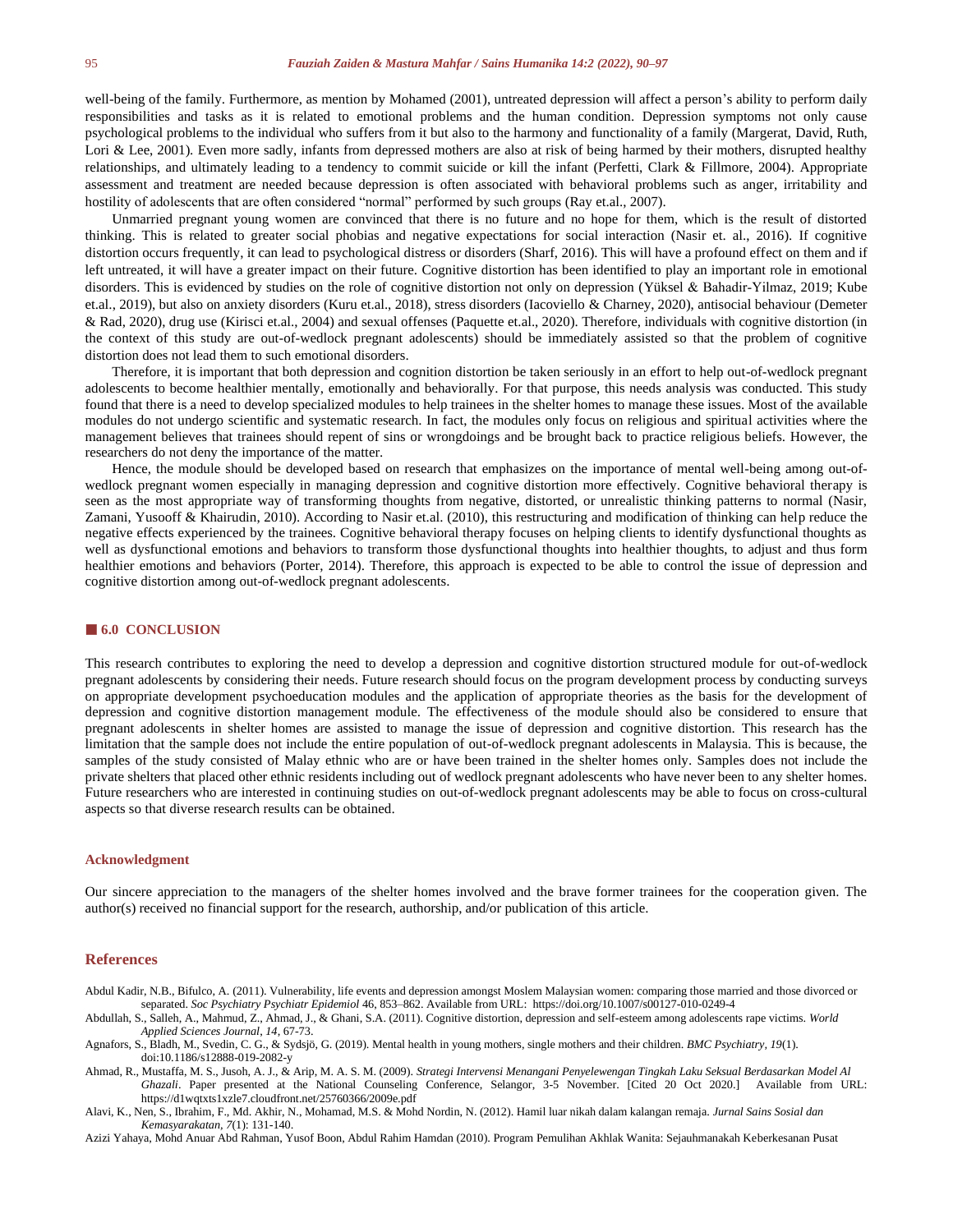Perlindungan Wanita Membantu Proses Pemulihan?. Tesis Fakulti Pendidikan UTM

Barriga, A. Q., Landau, J. R., Stinson, B. L. II., Liau, A. K., and Gibbs, J. C. (2000). Cognitive distortion and problem behaviors in adolescents. *Criminal Justice and Behavior, 27*(1): 36-56. doi:10.1177/0093854800027001003

Beck, A. T. (1963). Thinking and depression I: Idiosyncratic content and cognitive distortions. *Arch Gen Psychiatry*. 9(4): 324–333.

- Beck, J. S. (1996). *Cognitive behavior therapy: Basics and beyond*. New York : The Guilford Press.
- Brown, G. W., & Moran, P. M. (1997). Single mothers, poverty and depression. *Psychological Medicine,* 27, 21-33

Clark, D. A., Beck, A. T. & Alford, B. A. (1999). *Scientific foundations of cognitive theory and therapy of depression*. New York : Wiley.

Demeter, E., & Rad, D. (2020). Global Life Satisfaction and General Antisocial Behavior in Young Individuals: The Mediating Role of Perceived Loneliness in Regard to Social Sustainability—A Preliminary Investigation. *Sustainability*. 12(10): 4081.

Donald, A., Lucy, C.J. & Chris, S. (2010). *Introduction to Research in Education 8th Edition*. USA : Wadsworth, Cengage Learning.

Driscoll, A., Hearn, G., Evans, V., Moore, K., Sugland, B., & Call, V. (1999). Nonmarital childbearing among adult women. *Journal of Marriage and Family*, *61*(1), 178-187. doi:10.2307/353892

Fariza Md.Sham. (2019). Murung Tanda Jiwa Tidak Tenang. Berita Harian 65. 13 Jun 2019

- Faudzi, N. M., Nor, A. M. & Sumari, M. (2019). Unwanted pregnancy among adolescents: educating parent. *International Journal of Academic Research in Business and Social Sciences, 9*(5), 920–931. doi: 10.6007/IJARBSS/v9-i5/6018
- Gagne, M. R., Wager, W. W., Golas, K. C. & Keller, J. M. (2005). *Principles of Instructional Design (5th ed.).* Belmont, CA: Wadsworth.
- Geronimus, A., Korenman, S., & Hillemeier, M. (1994). Does young maternal age adversely affect child development? Evidence from cousin comparisons in the United States. *Population and Development Review, 20*(3), 585-609. doi:10.2307/2137602
- Ghani, F. A., Latif, A. A., Aziz, A. A., & Khan, A. (2014). Validity and reliability analysis of the 'SayangKU' (MyLove) in intervention for addressing adolescents involved in free sex. *Journal of Religion and Health, 54*, 1375–1386. doi:10.1007/s10943-014-9935-y

Gonidakis, F. & Leonardou, A. A. (2008). Maternity blues and postpartum depression – Findings from Greece. *European Psychiatric Review*, *1*(2), 21-23.

- Hodgkinson, S. C., Colantuoni, E., Roberts, D., Berg-Cross, L., & Belcher, H. M. E. (2010). Depressive symptoms and birth outcomes among pregnant teenagers. *Journal of Pediatric and Adolescent Gynecology, 23*(1), 16–22. doi:10.1016/j.jpag.2009.04.006
- Iacoviello, B. M., & Charney, D. S. (2020). Cognitive and behavioral components of resilience to stress. *Stress Resilience*, 23–31. doi:10.1016/b978-0-12-813983- 7.00002-1
- James-Hawkins, L., Denardo, D., Blalock, C., & Mollborn, S. (2014). Do depressive symptoms in male and female adolescents predict unintended births in emerging adulthood? *Maternal and Child Health Journal, 18*(9), 2115–2123. doi:10.1007/s10995-014-1459-2
- Justin, C., Aniket, N., Adrienne, E. & Gideon, K. (2014). Risks of untreated depression in pregnancy. *Canadian Family Physician, 60*, 242-243.
- Kirisci, L., Tarter, R. E., Vanyukov, M., Reynolds, M., & Habeych, M. (2004). Relation between cognitive distortions and neurobehavior disinhibition on the development of substance use during adolescence and substance use disorder by young adulthood: A prospective study. *Drug and Alcohol Dependence*. 76(2): 125–133.
- Knight, A., Chase, E., & Aggleton, P. (2006). Teenage pregnancy among young people in and leaving care: messages and implications for foster care. *Adoption & Fostering*, 30(1), 58–69. doi:10.1177/030857590603000108
- Kube, T., Schwarting, R., Rozenkrantz, L., Glombiewski, J. A., & Rief, W. (2019). Distorted cognitive processes in major depression A predictive processing perspective. *Biological Psychiatry*. doi:10.1016/j.biopsych.2019.07.017
- Kuru, E., Safak, Y., Özdemir, İ., Tulacı, R. G., Özdel, K., Özkula, N. G., & Örsel, S. (2018). Cognitive distortions in patients with social anxiety disorder: Comparison of a clinical group and healthy controls. *The European Journal of Psychiatry*. 32(2); 97–104. doi:10.1016/j.ejpsy.2017.08.004
- Lau, S., Chan, D. W., & Lau, P. S. (1999). Facets of loneliness and depression among Chinese children and adolescents. *The Journal of Social Psychology*, 139(6): 713-729.
- Lichter, D. T., Graefe, D. R., & Brown, J. B. (2003). Is marriage a panacea? Union formation among economically disadvantaged unwed mothers. *Social Problems, 50*(1), 60–86*.* doi:10.1525/sp.2003.50.1.60
- Logan, C., Holcombe, E., Manlove, J. & Ryan, S. (2007). The consequences of unintended Childbearing. A white paper: the national campaign to prevent teen and unplanned pregnancy. [Cited 7 Feb 2021.] Available from URL: https://eric.ed.gov/?id=ED510648
- Margerat, L. M., David, A. K., Ruth, W. R., Lori, L. A., & Lee, S. C. (2001). Postpartum depression: A guide for patients and family. *Expert Consensus Guideline Series: A Postgraduate Medicine Special Report.*
- Marton, P., Churchard, M. & Kutcher, S. (1993). Cognitive distortion in depressed adolescents. *Journal of Psychiatric Neuroscience*, *18*(3), 103-107.
- McKillip, J. (1987). *Need Analysis: Tools for the Human Service and Education*. *Applied Social Research Methods Series. Vol 10*. SAGE Publications, Inc. Ministry of Youth and Sports. (2015). Malaysian Youth Policy 2015. [Citied 20 Feb 2021.] [https://www.google.com/url?sa=t&rct=j&q=&esrc=s&source=web&cd=&ved=2ahUKEwjz6cebpvfuAhU2\\_XMBHcM5DegQFjABegQIAhAD&url=http%3A](https://www.google.com/url?sa=t&rct=j&q=&esrc=s&source=web&cd=&ved=2ahUKEwjz6cebpvfuAhU2_XMBHcM5DegQFjABegQIAhAD&url=http%3A%2F%2Fwww.kbs.gov.my%2Fakta-dasar%2Fdasar.html%3Fdownload%3D86%3Adasar-belia-malaysia&usg=AOvVaw1rmZE9oI4O4fujH0fHtBk2)

[%2F%2Fwww.kbs.gov.my%2Fakta-dasar%2Fdasar.html%3Fdownload%3D86%3Adasar-belia-malaysia&usg=AOvVaw1rmZE9oI4O4fujH0fHtBk2](https://www.google.com/url?sa=t&rct=j&q=&esrc=s&source=web&cd=&ved=2ahUKEwjz6cebpvfuAhU2_XMBHcM5DegQFjABegQIAhAD&url=http%3A%2F%2Fwww.kbs.gov.my%2Fakta-dasar%2Fdasar.html%3Fdownload%3D86%3Adasar-belia-malaysia&usg=AOvVaw1rmZE9oI4O4fujH0fHtBk2) Mohamed, M. N. (2001). Pengantar Psikologi: Satu Pengenalan Asas Kepada Jiwa Tingkah Laku Manusia. Kuala Lumpur: Dewan Bahasa dan Pustaka.

- Mohd Azam, S. B. (2017). Amalan Restoratif Dalam Program Perlindungan dan Pemulihan Remaja Hamil Luar Nikah di Malaysia. *The Malaysian Journal of Social Administration*. 12 : 100-135.
- Mohd Noah, S. & Ahmad, J. (2005). *Pembinaan Modul: Bagaimana Membina Modul Latihan dan Modul Akademik,* 1-14. Serdang : Penerbit Universiti Putra Malaysia
- Mohd Suan, M. A., Ismail, A. H. & Ghazali, H. (2015). A review of teenage pregnancy research in Malaysia. *Medical Journal of Malaysia, 70*(4), 214-219.
- Nasir, R., Zamani, Z. A., Yusooff, F., & Khairudin, R. (2010). Cognitive distortion and depression among juvenile delinquents in Malaysia. *Proceeding Social and Behavioral Sciences, 5*: 272-276. doi: 10.1016/j.sbspro.2010.07.087
- Nasir, R., Zamani, Z. A., Khairudin, R., Wan Sulaiman W. S., Nen, S. & Subhi, N. (2011). Cognitive distortion as a predictor towards depression among delinquent adolescents. *Pertanika Journal of Social Sciences & Humanities, 19*.
- Nasir, R., Zamani, Z. A., Khairudin, R., Wan Sulaiman W. S., Mohd Sani, M. N. & Amin, A.S. (2015). Tahap pengherotan kognitif, kesunyian, kemurungan, penghargaan kendiri, dan sokongan sosial dalam kalangan wanita hamil luar nikah. *Jurnal Psikologi Malaysia*, *29*(2), 1-10.
- Nasir, R., Zamani, Z. A., Khairudin, R., Wan Sulaiman W. S., Mohd Sani, M. N. & Amin, A.S. (2016). Depression, loneliness, and cognitive distortion among young unwed pregnant women in Malaysia: counseling implications. *Asian Social Science, 12*(8), 104-109. doi[: 10.5539/ass.v12n8p104](https://www.researchgate.net/deref/http%3A%2F%2Fdx.doi.org%2F10.5539%2Fass.v12n8p104)
- Nen, S. & Hashim, F. H. (2020). Cabaran menyesuaikan diri sebagai ibu muda dalam kalangan remaja hamil luar nikah: Satu kajian kualitatif. *Jurnal Psikologi Malaysia, 34*(2), 39- 52
- Paquette, S., Longpré, N. & Cortoni, F. (2020). A Billion Distorted Thoughts: An Exploratory Study of Criminogenic Cognitions Among Men Who Sexually Exploit Children Over the Internet. *International Journal of Offender Therapy and Comparative Criminology*. 1–20
- Perfetti, J., Clark, R., & Fillmore, C. M. (2004). Postpartum depression: Identification, screening, and treatment. *Wisconsin Medical Journal*, 103,(6), 56-63.

Porter J.Y. (2014). *Counseling Theory ; Guiding Reflective Practice*. SAGE Publications, Inc.

- Rains, P. M. (2009). *Becoming An Unwed Mother: A Sociological Account*. Chicago: Aldine-Atherton.
- Ray W. Christner, Jessica L. Stewart & Arthur Freeman (2007). *Handbook of Cognitive-behavior group therapy with children and adolescents*. New York : Taylor & Francis Group
- Richey, R. C., & Klein, J. D. (2007). *Design and Developmental Research*. New York, NY: Routledge.
- Rusell, J.D. (1974). *Modular Instruction: A Guide To The Design, Selection, Utilization and Evaluation of Modular Materials*. United States: Publishing Company
- Saari, Z., Mohd Yusof, F., Muhamad, S. N., M., Siraj, H. H. & Habil, H. (2017). Pregnancy out of wedlock and abandoned babies: is adoption able to save the babies?. *PERINTIS eJournal ,7*(2), 129-141.
- Saim, N.J., Mona, D., Malin, E. & Mehdi, G. (2013). Listen to the voices of unwed teenage mothers in Malaysian shelter homes: An explorative study. *Global Journal of Health Science, 5*(5), 20-30. doi: 10.5539/gjhs.v5n5p20